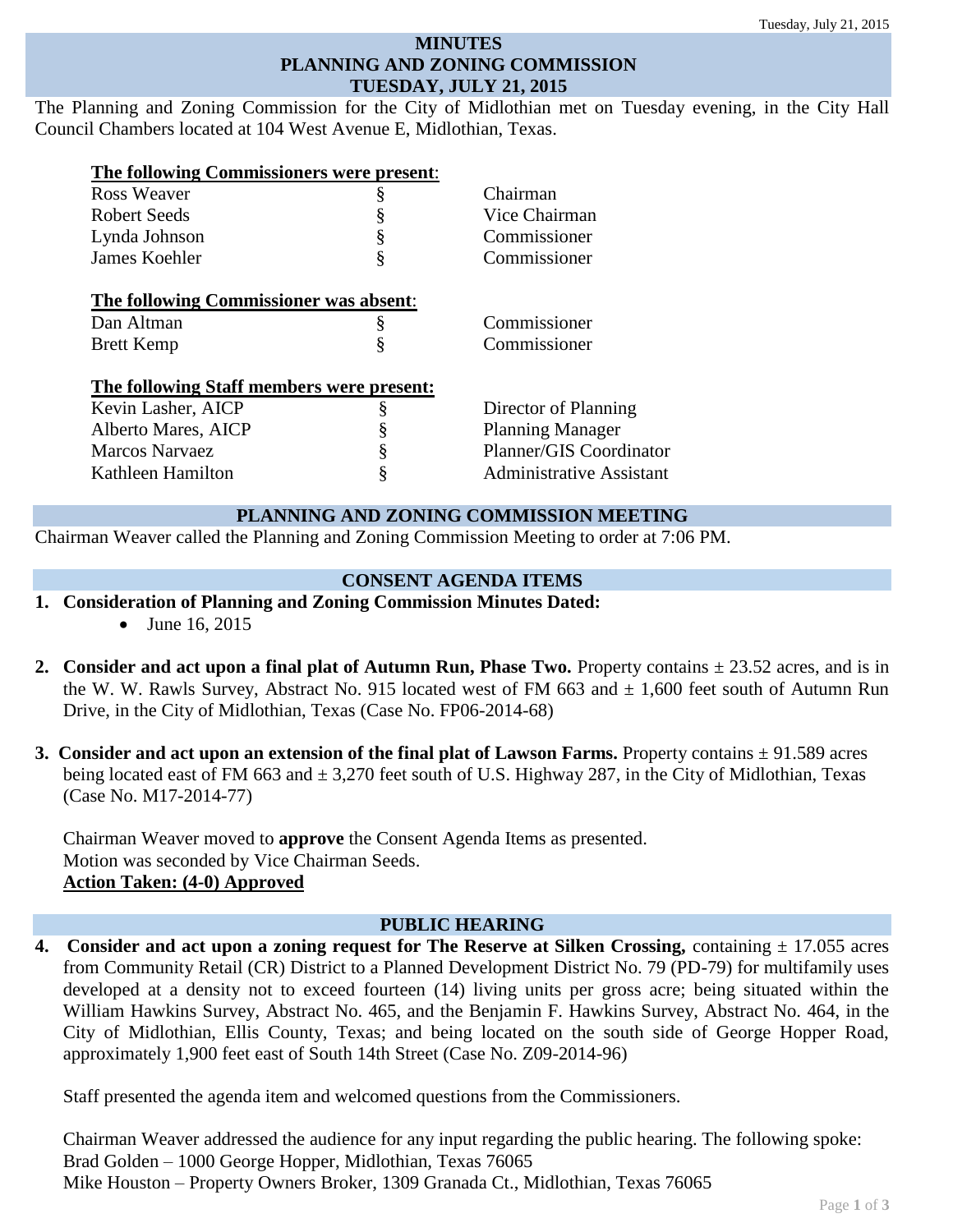Douglas Cooper – Consultant for Property Owner 200 E. Abram Street, Dallas, Texas 76010

Steve Massey – Property Owner, 2050 Mockingbird Lane, Texas 76065

Westy Young – Buyer representative - Griffin Properties, 447 Irvin Simmons Drive, TX Presented the Commissioners with a short power point of his company and how they support the surrounding community and welcomed questions from the Commissioners.

Chairman Weaver moved to **continue** this Public Hearing to the next Planning Zoning Commissioners Meeting of August 18, 2015. Motion was seconded by Commissioner Koehler. **Action Taken: (4-0) Continue Public Hearing**

# **REGULAR AGENDA**

**5. Consider and act upon a preliminary plat of Lot 1, Block 1 and remaining acreage for The Reserve at Silken Crossing,** containing  $\pm$  66.919 acres out of the William Hawkins Survey, Abstract No. 465, and the Benjamin F. Hawkins Survey, Abstract No. 464, in the City of Midlothian, Ellis County, Texas; being located on the south side of George Hopper Road, approximately 1,900 feet east of South 14<sup>th</sup> Street (Case No. PP08-2014-70).

Staff presented the agenda item and welcomed questions from the Commissioners and explained that since the above related public hearing/case is continued the preliminary plat should be tabled to the next Planning Zoning Commissioners Meeting of August 18, 2015.

Chairman Weaver moved to **table** this agenda item to the next Planning Zoning Commissioners Meeting of August 18, 2015. Motion was seconded by Motion was seconded by Commissioner Koehler. **Action Taken: (4-0) Table**

Chairman Weaver requested staff to present Agenda Item 8 at this point, due to the *Conflict of Interest* he has with Agenda Items 6, 7 and 9.

**8. Consider and act upon a preliminary plat of Four Trees Addition containing**  $\pm$  **195.585 acres. Said acreage** being situated in the S. Fredrick Survey, Abstract No. 357, E. Bryson Survey, Abstract 117, and the John Crane Survey, Abstract 246, being located at the northeast corner of North Walnut Grove Road and West Shiloh Road, in the City of Midlothian, Texas.(Case No. PP09-2014-71)

Staff presented the agenda item and welcomed questions from the Commissioners.

Vice Chairman Seeds moved to **approve** the agenda item as presented, contingent on City Council approval at their regular schedule meeting on August 11, 2015. Motion was seconded by Commissioner Koehler. **Action Taken: (4-0) Approved**

Chairman Weaver removed himself from the meeting at 8:10 P.M., due to the *Conflict of Interest* he has with Agenda Items 6, 7 and 9. Vice Chairman Seed presided as acting Chairman.

6. **Consider and act upon a preliminary plat for Bryson Springs.** Property contains ± 147.227 acres in the J.S. Berry Survey, Abstract No. 86 generally located at the southeast intersection of Bryson Road and Springer Road, in the extraterritorial jurisdictions (ETJ) of the cities of Midlothian and Ovilla, Texas (Case No. PP10-2014-72)

Staff presented the agenda item and welcomed questions from the Commissioners.

Commissioner Johnson moved to **approve** the agenda item as presented. Motion was seconded by Commissioner Koehler. **Action Taken: (3-0) Approved**